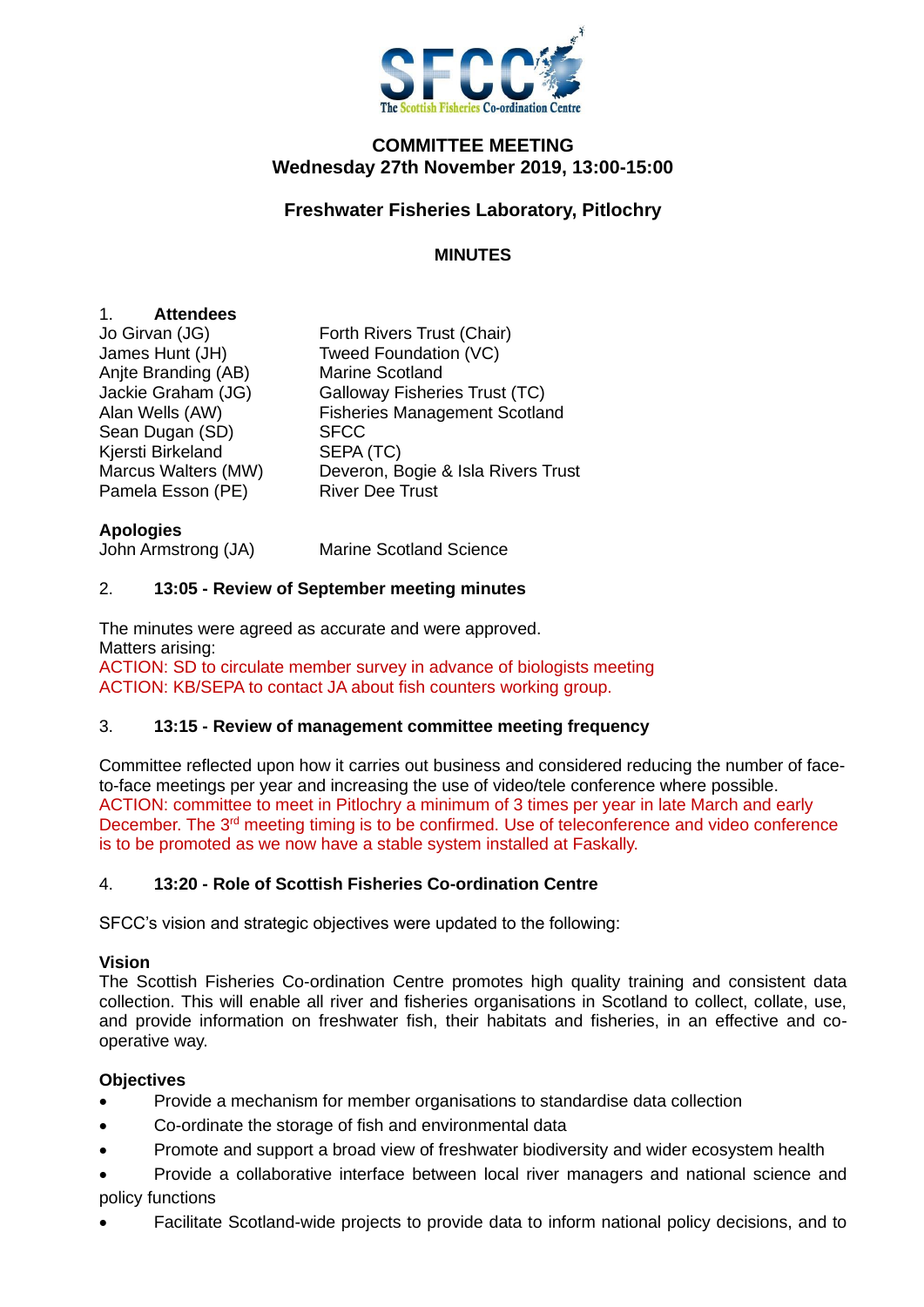evidence local management actions

- Co-ordinate and disseminate mapping data and novel data collection technology for the benefit of fisheries management
- Provide training in methods of data collection and visualisation

ACTION: Committee to agree final text by correspondence. ACTION: Committee to propose operational objectives for 2019 well in advance of the biologists' meeting.

#### 5. **14: 00 – Finances**

The latest cash flow and projections were presented. A minor amendment was proposed to the wages and costs projection for March 2020.

It was agreed that a significant proportion of SFCC's reserves should be used to ease cash flow constraints during the 'Mapping Pressures on Atlantic Salmon in Scotland' project. These costs will be reimbursed in full to SFCC before the end of March 2020.

The proposed budget for 2020 was briefly reviewed. There is an outstanding need to decide upon how to spend money set aside for protocol development and training provision for SFCC members. ACTION: Committee to propose spending options well in advance of the biologists' meeting.

## 6. **14:20 – Future of SFCC database – Consortium buy-out opportunity**

Immediately prior to the meeting, SD circulated correspondence received from the SFCC electrofishing database provider and also from the chair of a user group set up for all organisations in the UK using the same type of software as SFCC.

In summary: The future of the SFCC database in its current form is becoming increasingly uncertain and is time-limited. It is likely that the database provider will not continue SFCC's existing provision package for much longer.

20 or 30 other organisations also utilise the same type of system as SFCC across the UK and these organisations are also considering options, with communications taking place via a joint user group. This user group is currently developing a buy-out proposal with the aim of safeguarding the product for its members. Due to the urgency involved, SFCC were invited to agree in principal (pending further information and discussion) to join the user group consortium by Monday 2nd December.

ACTION: SFCC to consider the available information and respond to User Group proposal by first thing on Monday 2<sup>nd</sup> December.

ACTION: SD to speak to database provider by phone and report back to committee with urgency. ACTION: SD/KB to keep in touch with SEPA on any developments

# 7. **14:40 - Biologists' Meeting – February 4th & 5th 2020**

SD provided an outline programme for the 2 days retaining a consistent structure based on the success of last year. It is proposed that Day 1 will feature updates from members (local and national) followed by a short themed session. Day 2 will begin with the SFCC members meeting, followed by a session before and after lunch. Given the importance of riparian woodland habitat to fish and the wider environment this topic will be the focus for day 2.

AB posed a range of insightful questions on the purpose of the event, attendance and its desired outcomes. AB suggested that a summary of the sessions could be written up to enable communication to a wider audience and to facilitate actions arising from the meeting. The task of writing up the event could be assigned in advance. AB also posed the suggestion of inviting a high profile guest speaker to introduce the day.

ACTION: JG to organise a follow-up discussion with AB ACTION: SD to contact Simon Olley at SEPA RE green engineering.